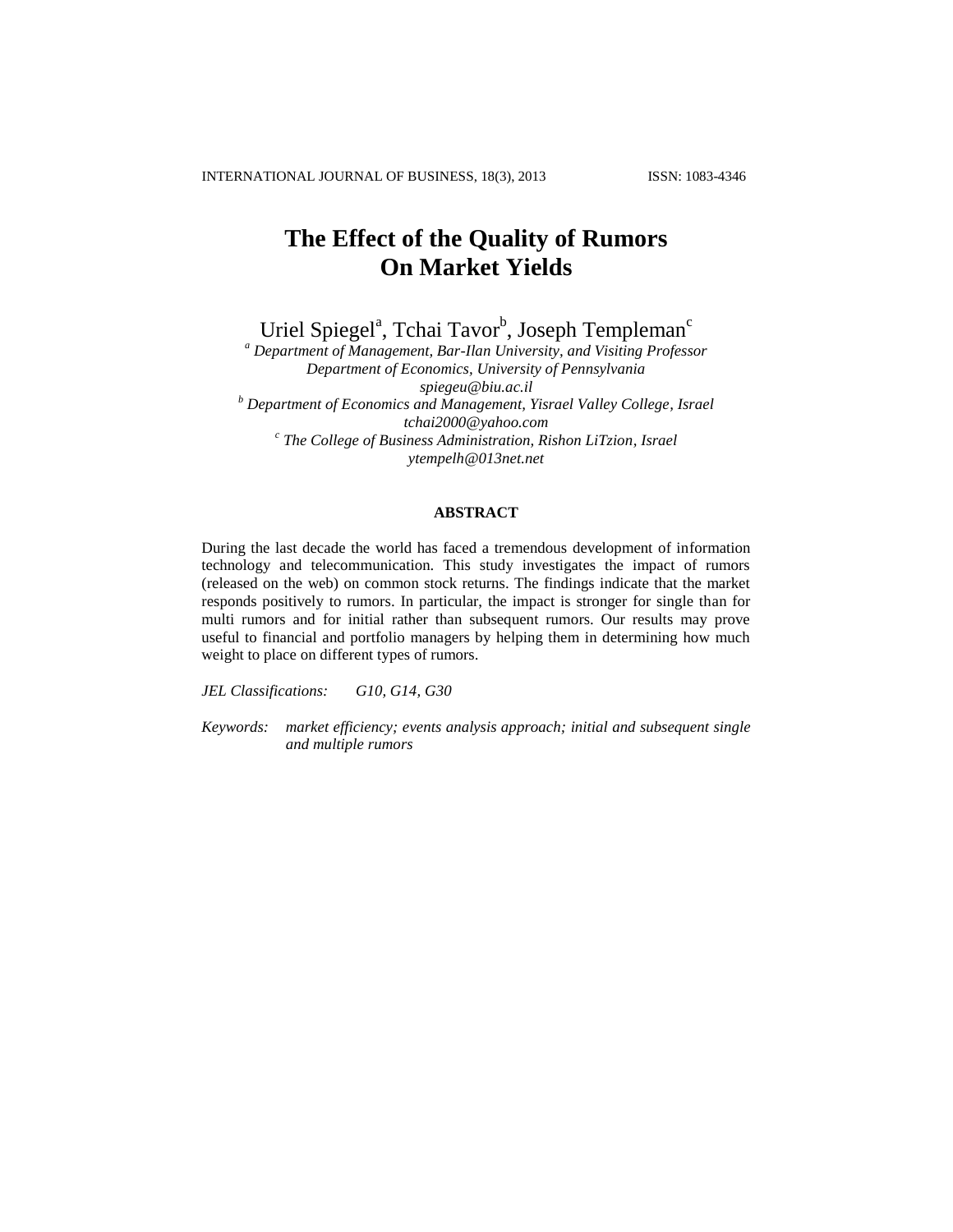# **I. INTRODUCTION**

During the last decade the world has witnessed the opening of literally countless websites, chat rooms and forums providing information on financial markets. In most cases opinions, estimates and predictions of investors and private analysts can best be described as merely rumors and not necessarily as objective and reliable information analyzed by experts.

A decade ago most rumors were purely speculative and unreliable nevertheless their effect on stock prices and on abnormal returns was often substantial. Sites deal with rumors of all kinds: true or false (see Spiegel et al., 2010), single or multiple etc. Based on the wealth of data that has become available in recent years we may provide answers to additional questions: How much does each kind of rumor affect abnormal returns prior to the event day (due to a "leakage process"), on the event day, and afterwards. What is the different impact of initial rumors that are later proven to be true and those that have turned out to be untrue? These issues are discussed below where we adopt an event study approach to examine them, based on data sets of the Israeli stock market.

The common well-known approach regarding financial market performance is the Efficient Market Hypothesis (EMH) that states: "Stock prices fully reflect all relevant up-to-date information at any given time". However we find in our empirical study that investors often find opportunities to achieve abnormal returns. Such instances represent an anomaly in the market that contradicts the EMH. In order to prove the existence of such anomalies we use data sets from the most authoritative and important Israeli sites: spouser.co.il, dbursa.com, and trading4living.com, since they are the largest financial gossip and rumor sites in Israel. We focus on published rumors in those sites and investigate their effects on the selected stocks' performance using data sets of events prior to and after the rumor(s) becoming public knowledge.

The latest literature deals with particular rumors transmitted by way of the Internet, as discussed by Werner and Murray (2004). They found that a positive rumor usually leads to a positive return on the following trading day, while a negative message leads to a negative return on the following trading day. Kiymaz (2001) examines good and bad rumors and finds that the good rumors generate abnormal returns beginning four days before their publication, while the effect of negative rumors begins only after publication.

Wysocki (1999) found increasing returns and trade values the day following the rumor, especially when it is published at night while markets are closed. Tumarkin and Whitelaw (2001) examined the influence of Internet financial announcements on stock yields and trade volume by branches based on only one site. Their main conclusion is that we cannot predict volume and yield by branch type.

In this sense we believe that our results are uniquely accurate since we base our analysis and results on data sets that include three different and independent sites for the years 2005-2007, a period during which financial rumors had become very popular and widespread.

In our previous work (Spiegel et al., 2010), we explored the financial market's response to reliable and true information as well as false ones, and its impact on changes in yields before and after the event. Here we continue the investigation by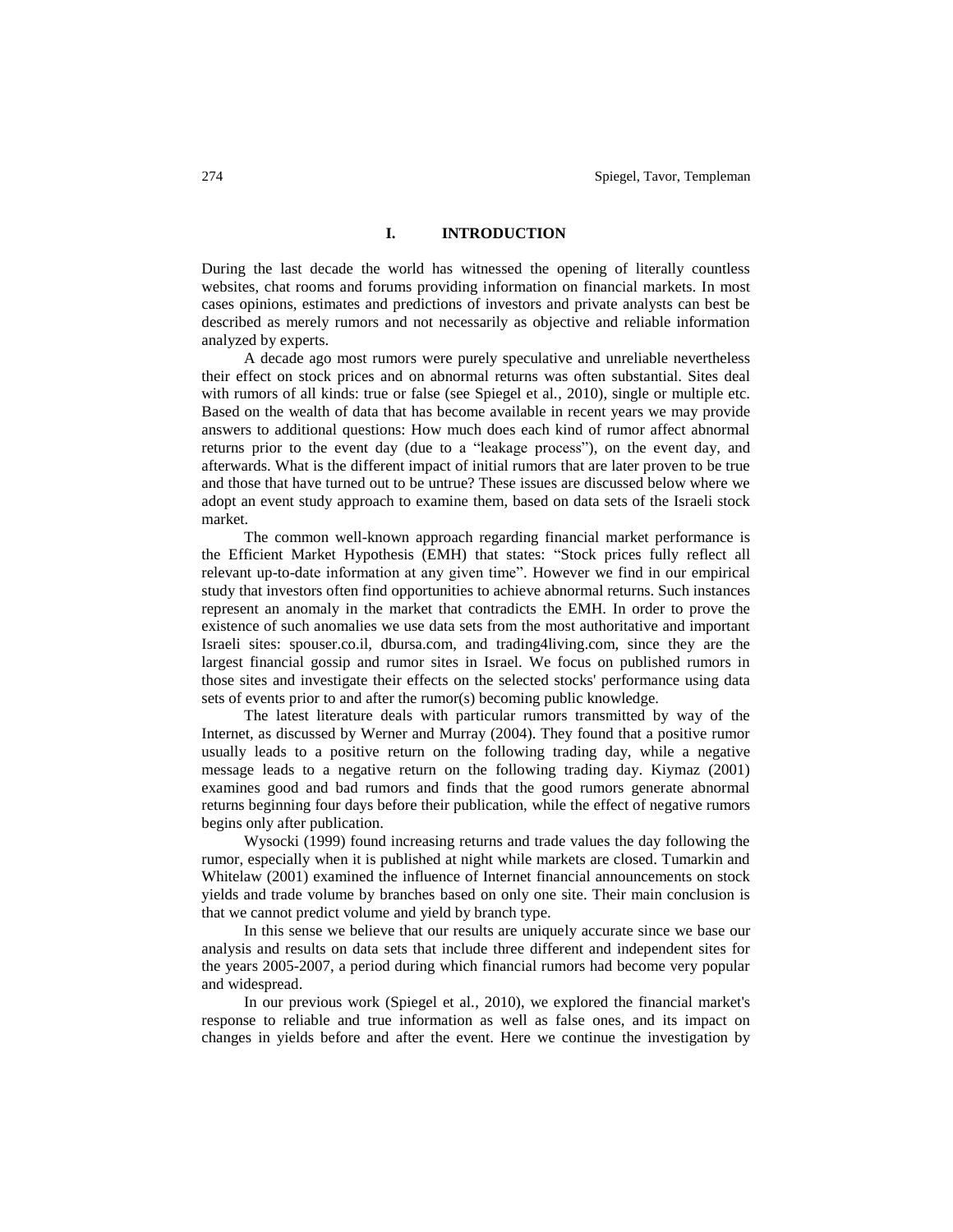analyzing and estimating the impact of a single rumor and multiple rumors on yields, as well as the effects of initial and subsequent rumors on those yields.

#### **II. SAMPLE DATA**

On March 1<sup>st</sup> 2007 we looked at three sites: Sponsor, The Bursa, and Trading for Living, searching for general rumors concerning various stocks trading on the Israeli stock market. We selected rumors that predicted higher expected prices than the current market price of those stocks. These kinds of rumors are different from the rumors used by Lerman (2011) who examines rumors regarding items of financial accounts such as balance sheets, or periodic financial reports etc. and their effect on investors. Those we classified as good or optimistic rumors. We use only positive rumors in contrast to a recent work of Tetlock et al. (2008) who analyzed published negative statements about companies and their effect on performance. They used the printed media rather than Internet sites and related to words such as risk or uncertainty that were published in those news media. We checked 1021, 750, and 302 rumors from Sponsor site, Bursa and Trading for Living, respectively, and distinguished between 1227 initial (first time) published rumors that had not been published during the previous 3 months and 846 repeat (subsequent) rumors (472 out of the 846 were repeated at least twice). The rumors appeared in the three sites between January 1 2005 and March 1, 2007. Daily data are used for all companies in the sample.

The market portfolio index was composed of 958 stocks, where the weight of each stock in the portfolio was determined by its market value divided by the total market value of all 958 stocks. In three respects our sample is unique. First, we used simultaneously three Internet sites making it easier and more accurate to determine that a given rumor is new, based on the dates that they appeared in those three sites. Second, we used a very large sample of more than 2000 rumors.

Finally we used Israelis data that to the best of our knowledge was not used previously by others. Israelis who live under a high degree of risk and uncertainty in an unstable environment are big rumor consumers of all kinds of rumors, including optimistic rumors, and the results below confirm this.

## **III. THE METHODOLOGY OF ABNORMAL RETURN**S

To examine the effect of a rumor on a stock's return we adopt the old approach of "event study" also known as Residual Analysis. In the classical literature the gap between the "Actual Return" and the "Normal Return" is defined as Abnormal Return (AR):

$$
AR_{it} = R_{it} - \alpha_i - \beta_i R_{mt} - \xi_{it}
$$
 (1)

where  $AR_{it}$  is the abnormal return of stock i in day t,  $R_{it}$  is the actual return of stock i in day t,  $R_{mt}$  is the return of the market portfolio in period t,  $\alpha_i$  and  $\beta_i$  are the regression parameters that have to be estimated for each stock, and  $\xi_{it}$  is the regression error of stock i at period t.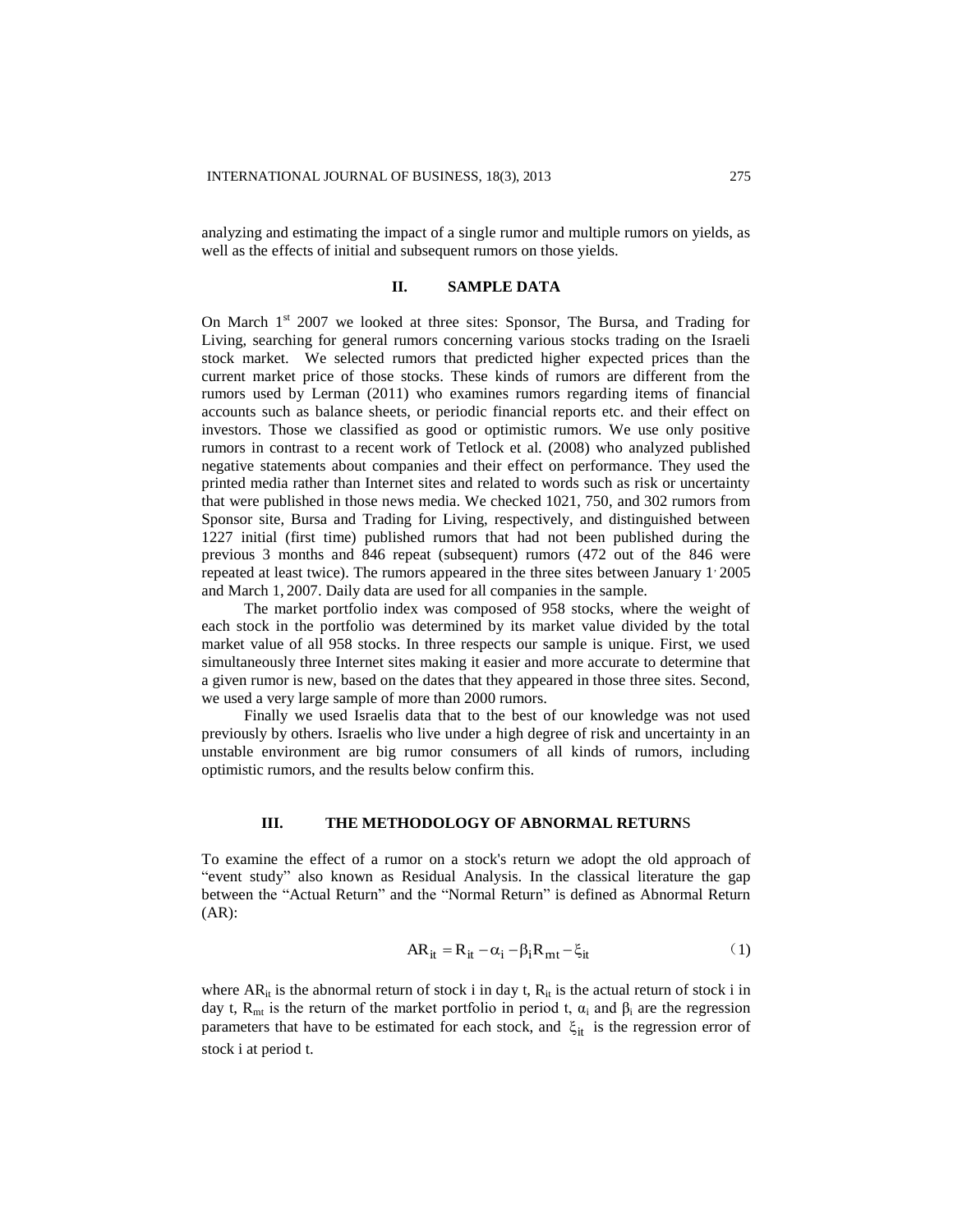One of the most popular techniques in analyzing stock behavior and their responses to events or announcements over time is that of tracking both the Average Abnormal Return (AAR) and the Cumulative Average Abnormal Return (CAAR).

$$
AAR_t = \frac{1}{N} \sum_{i=1}^{N} AR_{it}
$$
 (2)

where N represents the number of stocks in the sample.

$$
CABA_{T_1,T_n} = \sum_{t=T_1}^{T_n} AAR_t
$$
\n(3)

The CAAR is the summation of abnormal returns over a given period. The period starts at point  $T_1$  where information regarding the site's opening occurs and ends at a time point  $T_n$ .

# **IV. EMPIRICAL RESULTS**

During recent years the use of the Internet has accelerated and today it plays an important role in our daily life as well as in that of the financial markets, and therefore rumors published on the Internet affect investor behavior. In this section we first examine the effect of single rumors versus multiple rumors using the market model.

We study how the number of rumors affects market prices by checking the price fluctuations of 755 companies where only one rumor was published and compare those fluctuations to those of 472 companies with multiple rumors.

Table 1, Table 2, and Figure 1 describe the returns for both kinds of companies (i.e., companies with a history of only one rumor vs. multi-rumor companies) for the sample days of (-29, 30), i.e., 29 days before up until 30 days after the day of the event, based on the market model.

| Time Interval | AAR(%)   | PAAR $(\%)$ | <b>TAAR</b> | $CAAR$ $(\%)$ | TCAAR    |
|---------------|----------|-------------|-------------|---------------|----------|
| $-29,-6$      | $-0.047$ | 46          | $-0.125$    | $-1.119$      | $-0.613$ |
| $-5,-1$       | 0.795    | 61          | 2.132       | 3.974         | 4.768    |
| $-3$          | 0.567    | 61          | 1.521       | 0.567         | 1.521    |
| $-2$          | 0.867    | 70          | 2.327       | 0.867         | 2.327    |
| $-1$          | 2.124    | 80          | 5.698       | 2.124         | 5.698    |
| $\Omega$      | 2.117    | 81          | 5.679       | 2.117         | 5.679    |
| $+1$          | 0.063    | 51          | 0.169       | 0.063         | 0.169    |
| $+1.+30$      | $-0.126$ | 46          | $-0.339$    | $-3.793$      | $-1.858$ |

**Table 1** AAR and CAAR behavior for 755 single rumors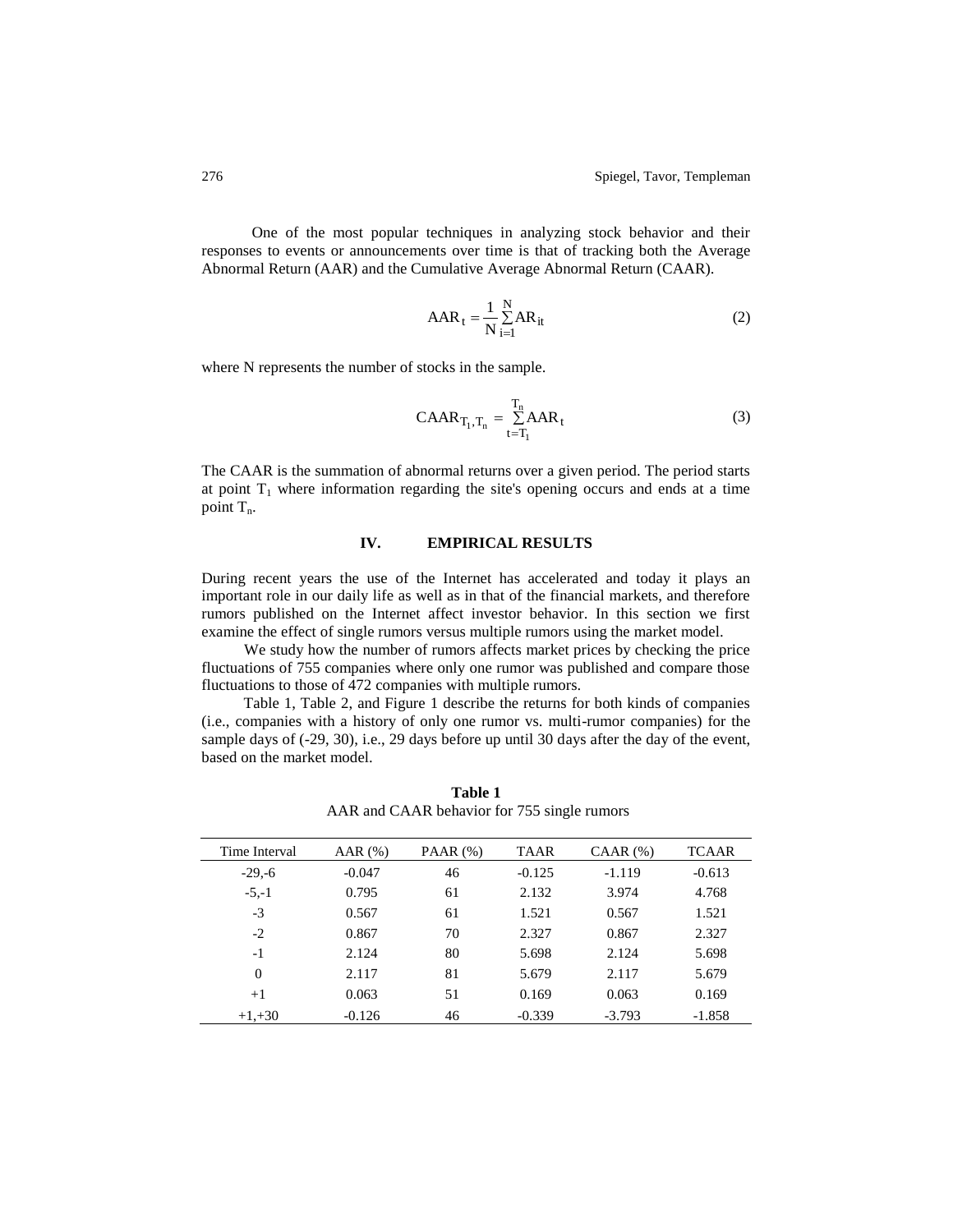| Time Interval | AAR $(\%)$ | PAAR $(\%)$ | <b>TAAR</b> | $CAAR$ $(\%)$ | <b>TCAAR</b> |
|---------------|------------|-------------|-------------|---------------|--------------|
| $-29,-6$      | $-0.037$   | 48          | $-0.081$    | $-0.884$      | $-0.398$     |
| $-5,-1$       | 0.889      | 64          | 1.961       | 4.443         | 4.384        |
| $-3$          | 0.933      | 65          | 2.060       | 0.933         | 2.060        |
| $-2$          | 1.091      | 74          | 2.408       | 1.091         | 2.408        |
| $-1$          | 2.146      | 76          | 4.736       | 2.146         | 4.736        |
| $\Omega$      | 2.555      | 86          | 5.637       | 2.555         | 5.637        |
| $+1$          | 1.236      | 63          | 2.728       | 1.236         | 2.728        |
| $+1, +30$     | 0.049      | 43          | 0.109       | 1.476         | 0.594        |

**Table 2** AAR and CAAR behavior for 472 multi rumors





From the data set we see that in the first 24 days the AAR is not significantly different from zero. During the following 5 days before the rumor event the AAR is significantly higher without any significant differences between the one rumor case and the multiple rumor case. This shows that investors can achieve abnormal returns using internal information in both the single and multiple rumors cases.

Prices also continue to rise on the day of the published rumor, and the AAR also increases on the rumor day. The AAR increases for stocks with one rumor by 2.117 ( $t=5.679$ ) and in the case of multiple rumors by 2.555 ( $t=5.637$ ). A day later the ARR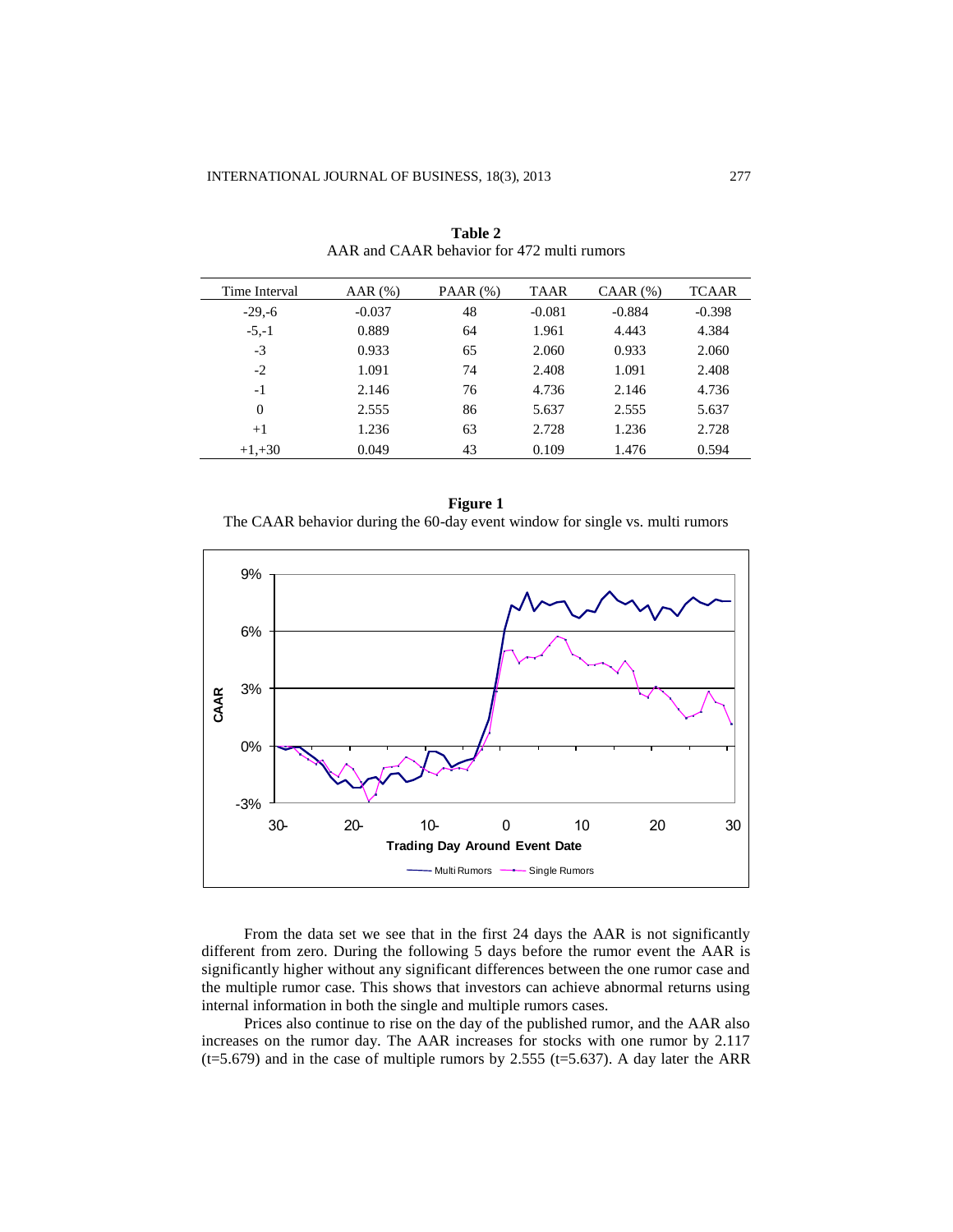continues to increase, in the latter case by an additional 1.236 ( $t=2.728$ ), while in the single rumor case there is no change on the following day. In our view this indicates the way investors evaluate and differentiate between types of rumors, thus acquiring abnormal returns in the multiple rumors case. These abnormal returns can occur as a result of an additional single rumor that might be published later. In the following 29 days after the first rumor comes out the CAAR remains more or less constant in the case of multiple rumors, while for the single rumor case CAAR declines. This in our opinion indicates an overreaction of investors to rumors before and after the event, therefore since expectations decline we may expect a reduction in the CAAR.

From the above we can conclude that investors respond significantly over time to multiple rumors since multiple rumors generate expectations for further information. In some sense our results are similar to several recent works such as: Sabherwal et al. (2008) who show the positive effects of quantities of rumors on stocks prices, or the work of Barber and Odean (2008) where they show positive effects of rumors and public adverting on the willingness of investors to buy stocks. On the other hand we find works of Hirshleifer et al. (2008) and Malmendier and Shanthikumar (2007) who claim that information published in several networks had no significant influences on investors' decisions. The second comparison deals with Initial Rumors versus Subsequent Rumors.

The influence of a rumor depends very strongly on its timeliness and content (i.e., whether it contains new information or not). Thus an initial rumor being new and in some cases innovative, may generate a stronger effect than a subsequent rumor, whose influence may be weaker. The comparison between the "initial" rumor and the "subsequent" rumor is discussed in this section for days  $(-29, +30)$  based again on the market model.

The results introduced and illustrated in Table 3, Table 4, and Figure 2 are based on 1227 new rumors vs. 472 subsequent rumors that are compared in terms of the returns behavior of CAAR. We find that "initial" rumors were leaked about 5 days before the publicized rumor  $(4.413)$  (t=4.889) while the leakage in the case of subsequent rumors occurs about two days before  $(1.811)$  (t=2.824). Insiders also respond to initial rumors, since on the day of the rumor AAR increases by 2.354  $(t=5.831)$ , while in the case of a subsequent rumor AAR increases by 1.918 ( $t=4.233$ ).

| Time Interval | AAR(%)   | PAAR $(\%)$ | <b>TAAR</b> | $CAAR$ $(\%)$ | <b>TCAAR</b> |
|---------------|----------|-------------|-------------|---------------|--------------|
| $-29,-6$      | $-0.059$ | 47          | $-0.147$    | $-1.426$      | $-0.721$     |
| $-5,-1$       | 0.883    | 62          | 2.186       | 4.413         | 4.889        |
| $-3$          | 0.749    | 63          | 1.855       | 0.749         | 1.855        |
| $-2$          | 0.958    | 71          | 2.373       | 0.958         | 2.373        |
| $-1$          | 2.135    | 78          | 5.289       | 2.135         | 5.289        |
| $\Omega$      | 2.354    | 83          | 5.831       | 2.354         | 5.831        |
| $+1$          | 0.563    | 55          | 1.395       | 0.563         | 1.395        |
| $+1, +30$     | $-0.046$ | 45          | $-0.114$    | $-1.375$      | $-0.622$     |

**Table 3** AAR and CAAR behavior for 1227 initial rumors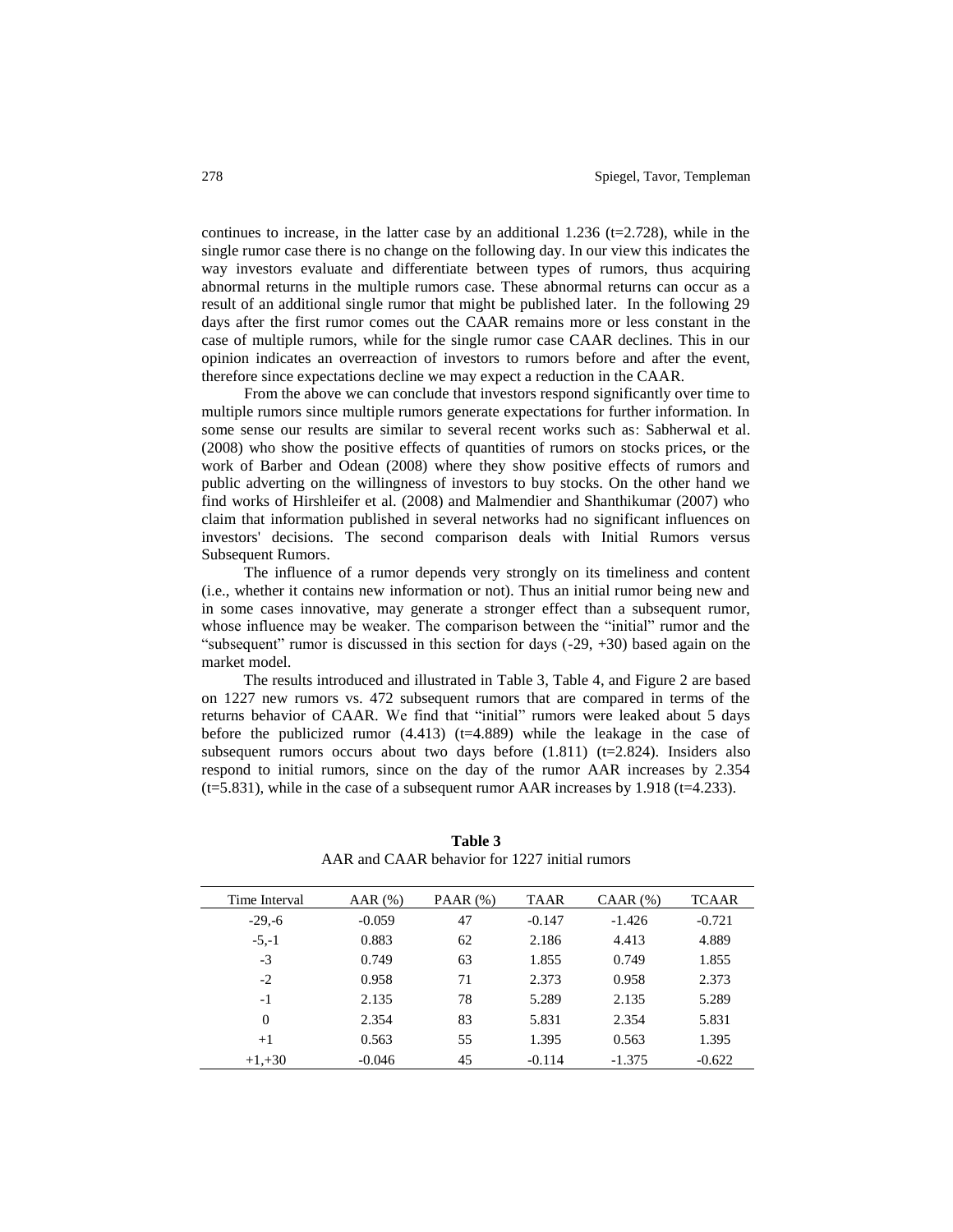| Time Interval | AAR $(%)$ | PAAR $(\%)$ | <b>TAAR</b> | $CAAR$ $(\% )$ | <b>TCAAR</b> |
|---------------|-----------|-------------|-------------|----------------|--------------|
| $-29,-6$      | $-0.009$  | 44          | $-0.020$    | $-0.213$       | $-0.096$     |
| $-5,-1$       | 0.453     | 53          | 0.999       | 2.264          | 2.234        |
| $-3$          | 0.547     | 56          | 1.206       | 0.547          | 1.206        |
| $-2$          | 0.899     | 59          | 1.983       | 0.899          | 1.983        |
| $-1$          | 0.912     | 63          | 2.011       | 0.912          | 2.011        |
| $\Omega$      | 1.918     | 68          | 4.233       | 1.918          | 4.233        |
| $+1$          | $-0.887$  | 42          | $-1.957$    | $-0.887$       | $-1.957$     |
| $+1, +30$     | $-0.089$  | 46          | $-0.197$    | $-2.676$       | $-1.078$     |

**Table 4** AAR and CAAR behavior for 472 subsequent rumors





The difference therefore is not significant between the two types of rumors on the day of the event. However, a day after the initial rumor the AAR does not change, while in the other case the AAR is reduced by  $-0.887$  (t=1.957). In the following 29 days no difference can be observed, which indicates that only on the day of the event does the subsequent rumor generate an over-reaction on the part of investors, and therefore a day later price reductions can already be observed. This does not occur in the case of an initial rumor, which means that from the investors' point of view an initial rumor contains more reliable information than a subsequent rumor.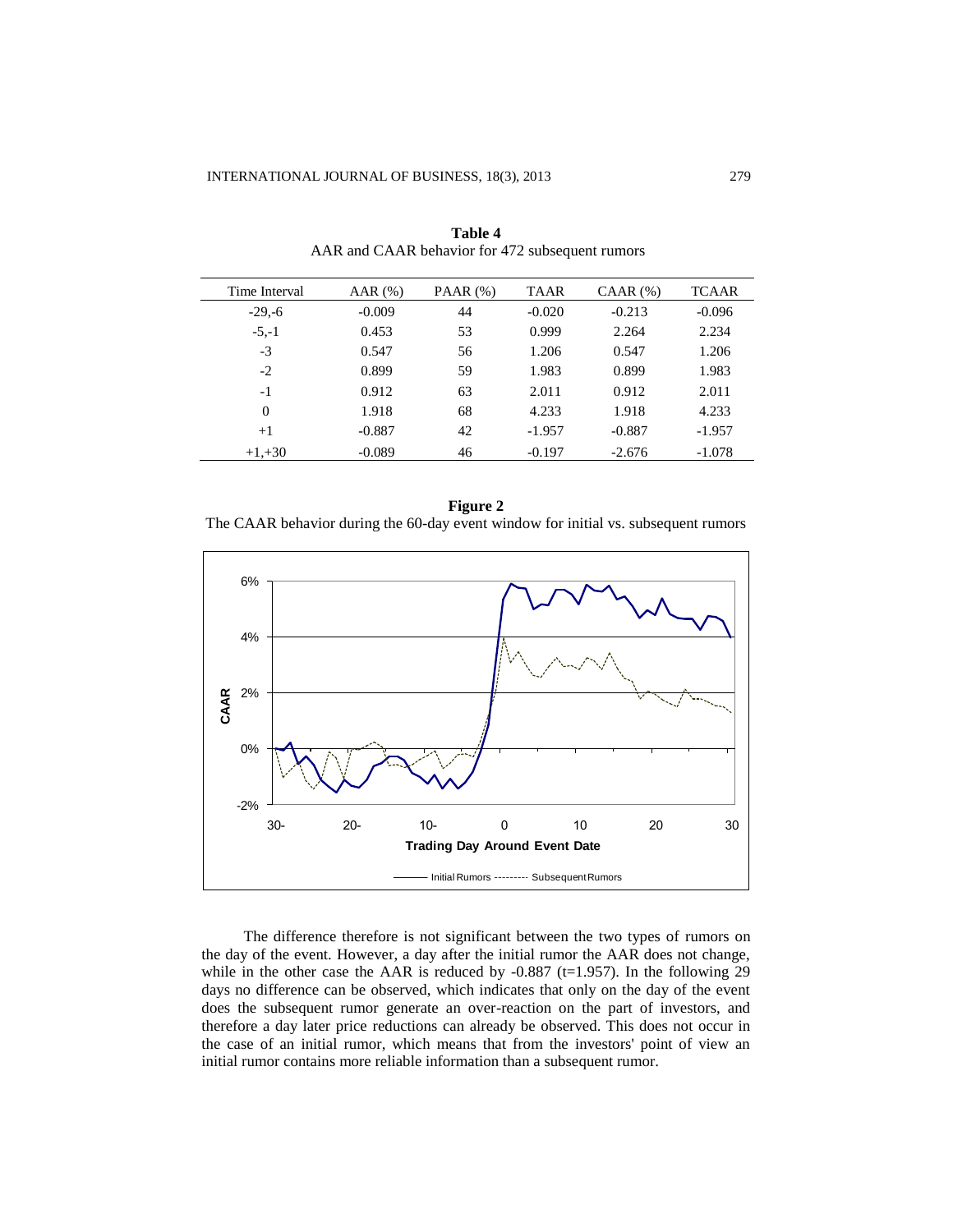## **V. CONCLUSIONS**

In comparing between a many rumors company (a company with more than one rumor concerning a future event relating to the company) and a single rumor company (a company with only one rumor as to a future event) we can say that there is no significant difference between the two cases in the period before the event. This continues to be the case on the day that the rumor enters the domain of general public knowledge. However, the day after the rumor becomes generally known we observe an increase in the AAR for the many rumors case but no change for the single rumor case. This shows that after the rumor is published investors are able to differentiate between the rumors and thereby acquire an abnormal return in the multi-rumor case. A possible explanation for this might be the expectations generated in the minds of investors regarding the possibility that additional rumors might also be published in the future.

Over the next 29 days we see that the CAAR is maintained for the multi-rumor firms but declines for the single rumor firms. The decline of the CAAR for the single rumor firms indicates an overreaction on the part of investors with respect to the period prior to the event as well as a decline in expectations that the rumor will in fact be actualized. We can conclude that over time investors react more strongly in the multirumor case due to the expectation of receiving further information in the future.

We also investigated the differences between a first and second rumor. The results show that a first rumor tends to leak five days before the event, while a second rumor started leaking only two days before the event. From this it can be concluded that investors with access to inside information react more vigorously to initial information than to further information that comes later. By comparing the two types of rumors we conclude that the initial or first rumors are of higher quality i.e., contain more new information than subsequent or second rumors.

These results are important and useful for asset holders, as well as for financial and portfolio managers, since it gives them the tools to understand and weigh how the rumors that reach their ears will tend to play out in terms of the possible responses of the investing public. It will also enable them to differentiate between the impacts of multiple vs. single rumors and to take into account the probable immediate price fluctuations that these rumors will cause as well as possible follow up price fluctuations. The money manager will therefore have a good tool for deciding whether to swim with the tide and follow the crowd or whether it might be better to swim upstream against the crowd. Thus the results of our research are interesting both from the theoretical/academic point of view as well as being very useful from a practical point of view.

#### **REFERENCES**

- Barber B.M., T. Odean, 2008, "All That Glitters: The Effect of Attention and News on the Buying Behavior of Individual and Institutional Investors", *Review of Financial Studies* 21(2): 785-818.
- Hirshleifer, D., J.N. Myers, L.A. Myers, and S.H. Teoh, 2008, "Do Individual Investors Cause Post-Earnings Announcement Drift? Direct Evidence from Personal Trades", *The Accounting Review* 83(6): 1521-1550.